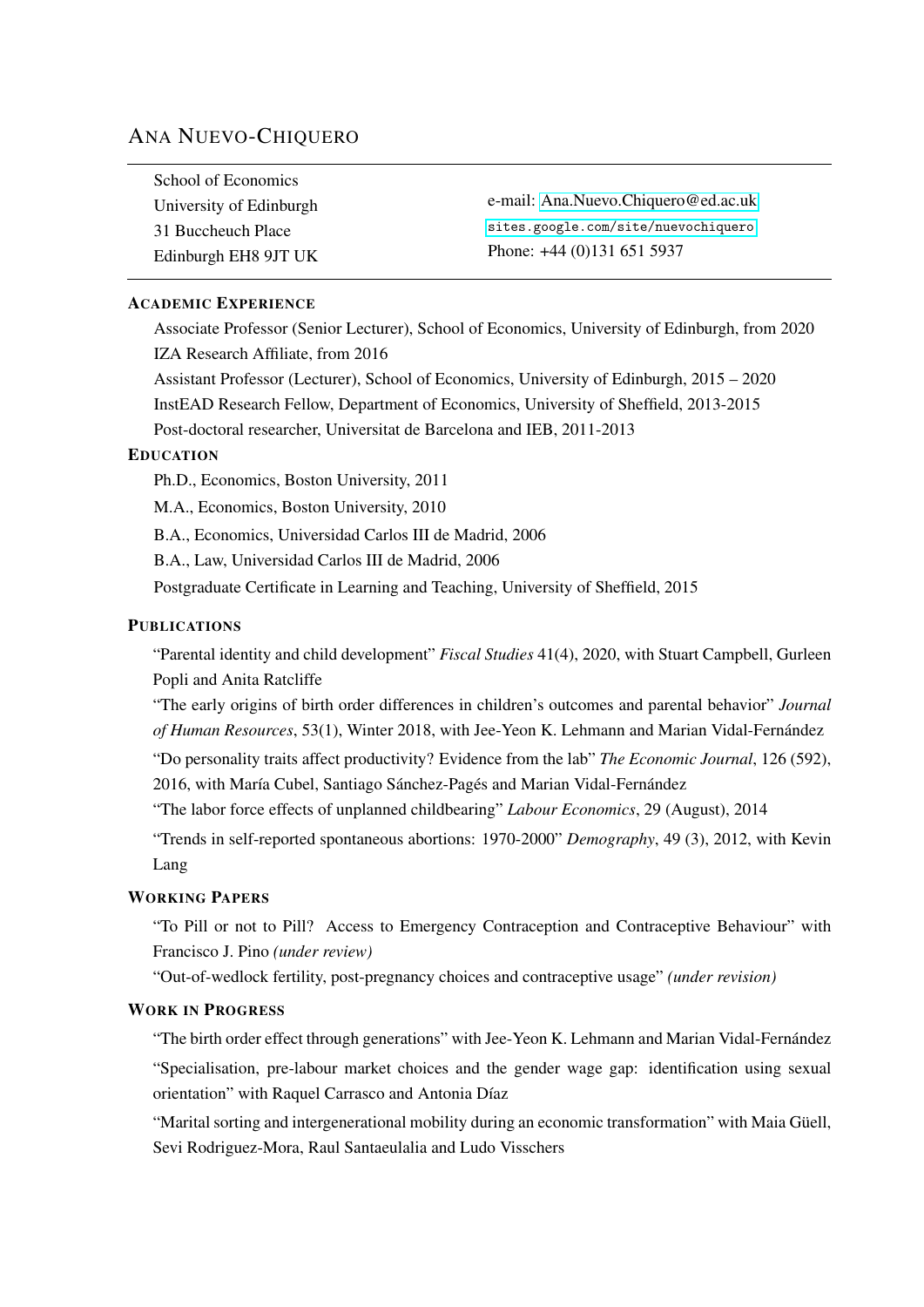## TEACHING EXPERIENCE

Applications of Econometrics, University of Edinburgh, Spring 2017, 2018, 2019 Economics of Inequality, University of Edinburgh, Autumn 2015, Spring 2017, 2018, 2019 Economics of the Social Issues, University of Sheffield, Autumn 2013, 2014 Principles of Taxation (English and Spanish), Universitat de Barcelona, 2012, 2013 Spanish Economy (English), Universitat de Barcelona, Autumn 2011 Economics of the Labor Markets, Boston University, Spring 2009

## **ADMINISTRATION**

Management Committee member, School of Economics, University of Edinburgh, 2017 – 2019 Research Ethics Convener, School of Economics, University of Edinburgh, 2016 – 2018 Research Committee member, School of Economics, University of Edinburgh, 2015 – 2018 Edinburgh gender workshop co-organizer, November 2017 External Seminar Organizer, Institut d'Economia de Barcelona, 2012 Recruiting committee member (junior recruitment), Universitat de Barcelona/IEB, 2011-12

#### **REFEREE**

*Economics and Human Biology, Education Economics, Economics of Education Review, Economic Inquiry, Health Economics, Journal of the European Economic Association, Journal of Human Resources, LABOUR, Labour Economics, Oxford Economic Papers, Review of Economics of the Household, Social Science Research*

#### FELLOWSHIPS AND AWARDS

Challenge Investment Fund, University of Edinburgh (PI), September 2018 (£14,956) Carnegie Trust Research Incentive Grant (PI), February 2018 (£8,814) Sheffield Undergraduate Research Experience Scheme, University of Sheffield, July 2015 (£1050) Santander Research Mobility Award, University of Sheffield, 2014-15 (£950) Department Research Investment Fund, Department of Economics, University of Sheffield, 2014-15, PI: Gurleen Popli (£42,000) Royal Economic Society Conference Grant, 2014 (£300) Fundación Caja Madrid Postgraduate Scholarship, Fundación Caja Madrid, 2010-2011 Summer Research Grant, Department of Economics, Boston University, USA, 2010 (\$4,000) Fundación Ramon Areces Postgraduate Scholarship, Fundación Ramon Areces, Autumn 2007-Spring 2010

## **PRESENTATIONS**

2020: Universidad Carlos III (Madrid, Spain)

2019: Universidad Autonoma de Madrid (Madrid, Spain), COSME conference (discusssant, Madrid, Spain), European Society of Population Economics (Bath, UK)

2017: European Society of Population Economics (Glasgow,UK), Universidad de Chile (Santiago, Chile), Workshop on Health Economics: New Technologies, Adoption and Hospital Management (UAB, Barcelona, Spain), Simposio de la Asociación Española de Economía (Barcelona, Spain) 2016: University of Essex, Essen Health Conference (Essen, Germany), Lancaster University, Simposio de la Asociación Española de Economía (Bilbao, Spain)